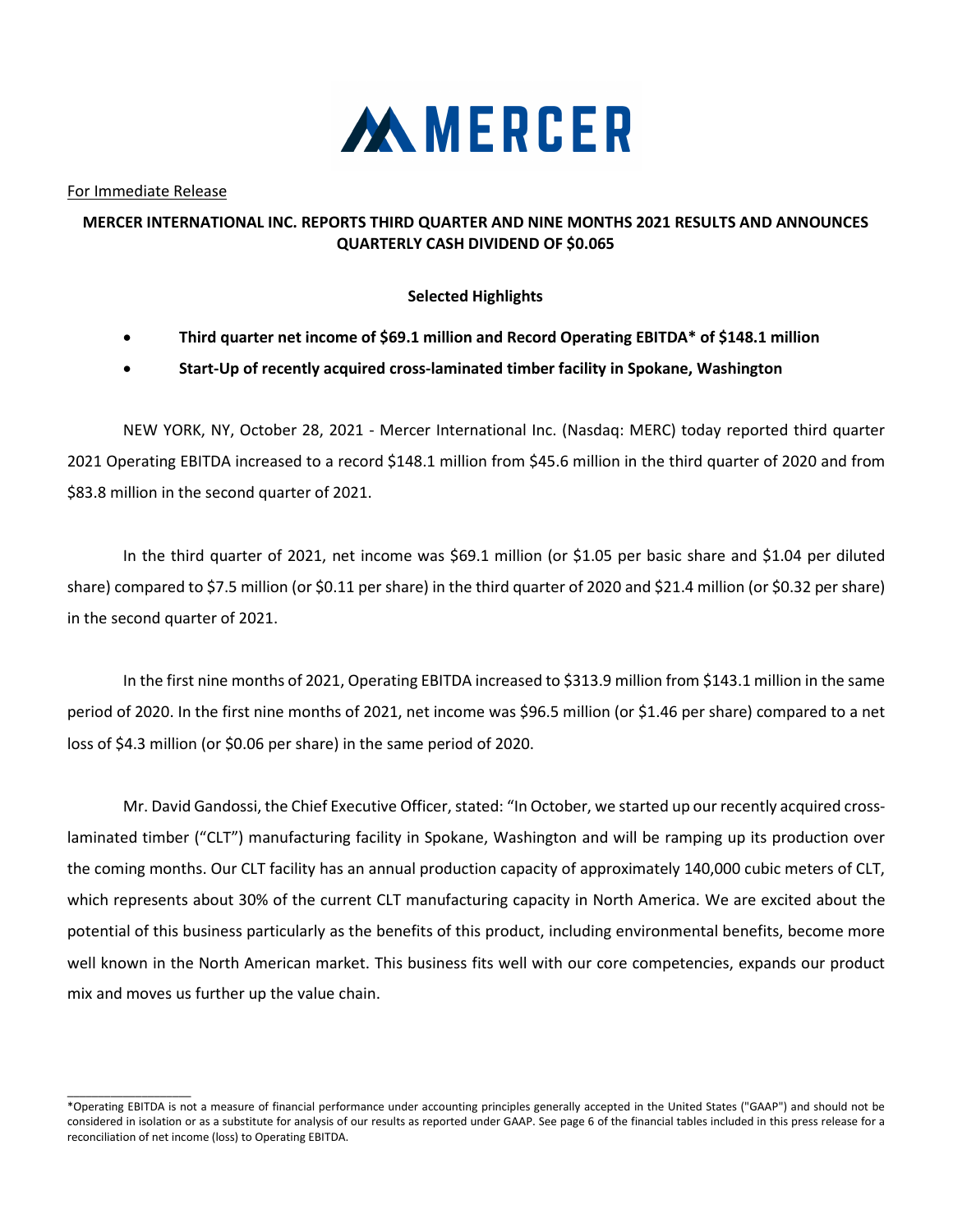Overall, our third quarter pulp results were significantly improved over the second quarter due to much less planned maintenance downtime and higher sales volumes. Pulp pricing was generally mixed in the third quarter with modest improvements in Europe but weakening in China. Third quarter average European NBSK list prices increased by about \$57 per ADMT and average net prices in China declined by about \$130 per ADMT compared to the prior quarter. As of September 30, 2021, third party industry quoted NBSK list prices were approximately \$1,345 ADMT in Europe and net prices were approximately \$805 per ADMT in China.

In the third quarter, our Friesau sawmill's production continued to benefit from our recent capital projects. Our solid wood segment generated operating income of \$18.3 million in the third quarter despite a sharp decline in U.S. lumber prices in the period. In the third quarter, approximately 39% of lumber sales volumes were to the U.S.

While our operations have not been significantly impacted by the current global logistics bottleneck, we did have some delays in sales shipping dates and reduced availability of trucking which resulted in higher freight costs. We are currently optimistic that such logistics issues will be resolved over the coming months.

Looking ahead to the fourth quarter, we currently expect generally steady NBSK pulp demand in Europe but a weakening market in China. For hardwood pulp, we currently expect negative pricing pressure due to the incremental supply expected to come on-line in the later part of the fourth quarter.

With respect to our solid wood segment, in the fourth quarter we currently expect lumber demand to remain steady in all markets, with continued modest price improvements in the U.S. market and downward price pressure in the European market.

In 2021, we have continued to implement capital projects designed to deliver high returns and help us achieve our ESG objectives. These included the expansion of our Stendal mill's pulp and green energy production capacity and new woodroom projects at our Celgar and Peace River mills. Currently we expect our 2021 capital expenditures will be approximately \$150 million.

Finally, while the global roll-out of vaccines is ongoing, COVID-19 infections and health risks, including from variants, continue especially in unvaccinated populations. Consequently, we will maintain our measures and procedures put in place to protect our people and allow us to operate our business safely and efficiently."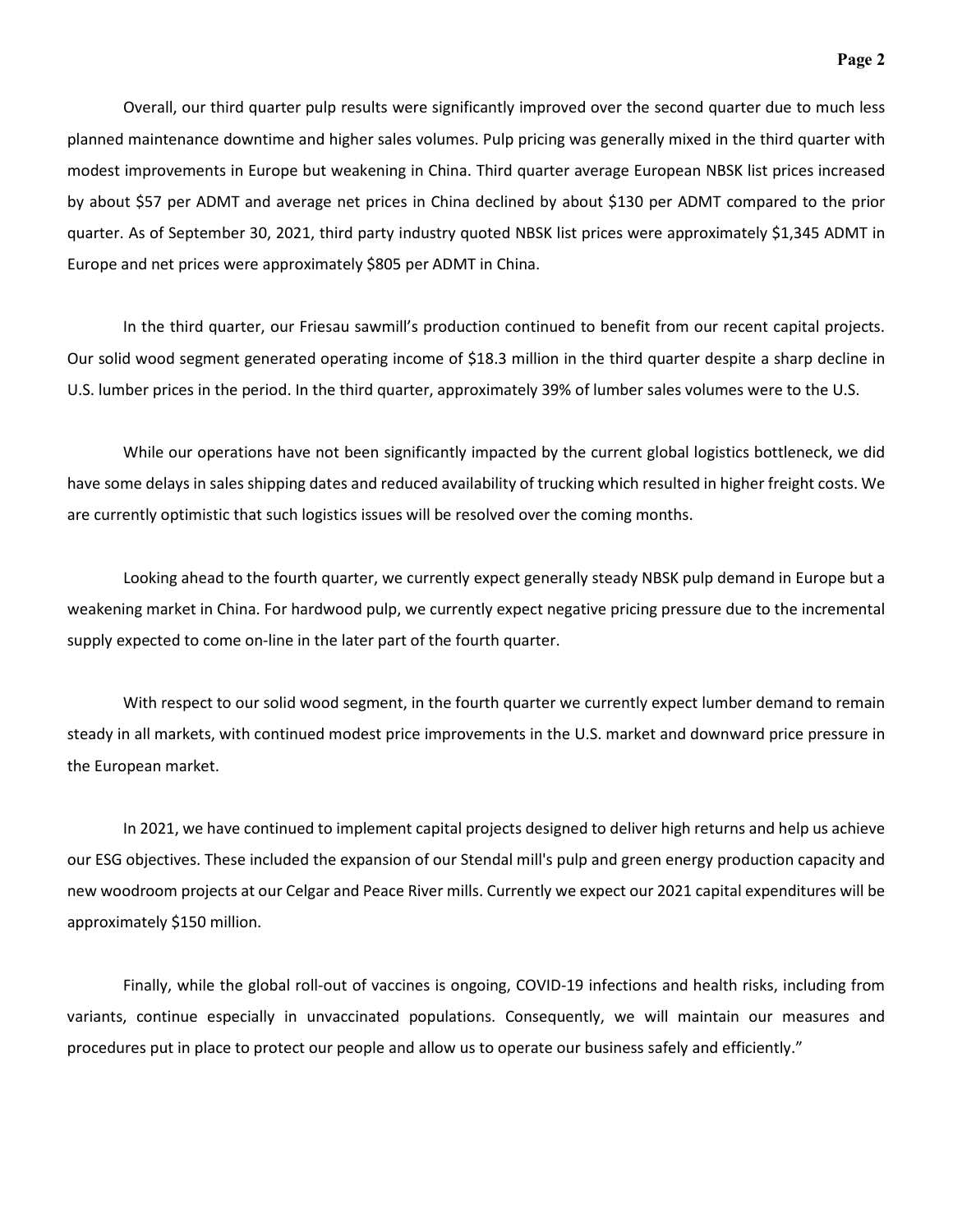### **Consolidated Financial Results**

|                                      | Q3  |                              |   | Q <sub>2</sub>                           |    | Q3      |     | <b>YTD</b>                   |    | <b>YTD</b> |
|--------------------------------------|-----|------------------------------|---|------------------------------------------|----|---------|-----|------------------------------|----|------------|
|                                      |     | 2021                         |   | 2021                                     |    | 2020    |     | 2021                         |    | 2020       |
|                                      |     |                              |   | (in thousands, except per share amounts) |    |         |     |                              |    |            |
| <b>Revenues</b>                      | \$  | 469,746                      | S | 401,832                                  | S  | 333,151 | \$. | 1,284,298                    | S. | 1,024,945  |
| Operating income                     | \$  | 113,755                      |   | 51,836                                   | \$ | 13,736  | \$  | 216,620                      |    | 48,113     |
| <b>Operating EBITDA</b>              | \$. | 148,070                      | Ś | 83,791                                   | \$ | 45,620  | \$  | 313,857                      | Ś. | 143,144    |
| Loss on early extinguishment of debt | \$  | $\qquad \qquad \blacksquare$ |   | —                                        |    | —       |     | $(30,368)$ <sup>(1)</sup> \$ |    |            |
| Net income (loss)                    | \$  | 69,118                       | Ś | 21,415                                   |    | 7,545   | \$  | 96,466                       |    | (4,258)    |
| Net income (loss) per common share   |     |                              |   |                                          |    |         |     |                              |    |            |
| <b>Basic</b>                         | \$  | 1.05                         |   | 0.32                                     | \$ | 0.11    | Ś   | 1.46                         |    | (0.06)     |
| Diluted                              | \$  | 1.04                         | Ś | 0.32                                     | \$ | 0.11    | \$  | 1.46                         |    | (0.06)     |

(1) Redemption of 6.50% senior notes due 2024 and 7.375% senior notes due 2025.

#### **Consolidated – Three Months Ended September 30, 2021 Compared to Three Months Ended September 30, 2020**

Total revenues for the three months ended September 30, 2021 increased by approximately 41% to \$469.7 million from \$333.2 million in the same quarter of 2020 primarily due to higher pulp and lumber sales realizations partially offset by lower sales volumes.

Costs and expenses in the current quarter increased by approximately 11% to \$356.0 million from \$319.4 million in the third quarter of 2020 primarily due to higher energy, maintenance and per unit fiber costs partially offset by lower pulp and lumber sales volumes.

In the third quarter of 2021, Operating EBITDA increased to a record \$148.1 million from \$45.6 million in the same quarter of 2020 primarily due to higher pulp and lumber sales realizations partially offset by certain higher costs.

#### **Segment Results**

**Pulp**

|                              | Three Months Ended September 30, |                |         |  |  |  |  |
|------------------------------|----------------------------------|----------------|---------|--|--|--|--|
|                              | 2021                             |                | 2020    |  |  |  |  |
|                              |                                  | (in thousands) |         |  |  |  |  |
| Pulp revenues                | 374.287                          |                | 253,056 |  |  |  |  |
| Energy and chemical revenues | 22.456                           |                | 21,860  |  |  |  |  |
| Operating income             | 99,918                           |                | 3,753   |  |  |  |  |

In the third quarter of 2021, pulp segment operating income increased to a record \$99.9 million from \$3.8 million in the same quarter of 2020 as higher pulp sales realizations were only partially offset by higher energy and maintenance costs.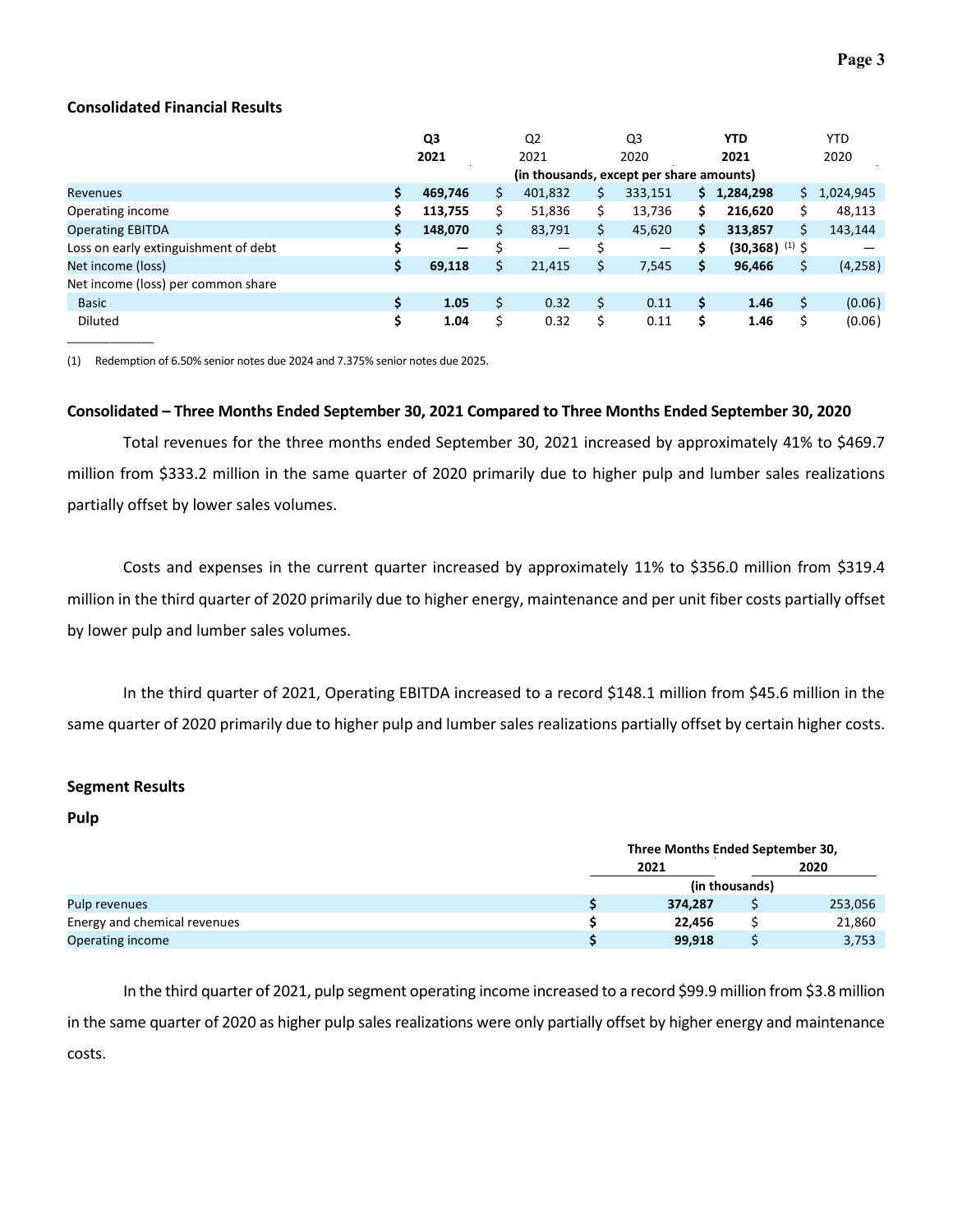In the current quarter of 2021, prices for NBSK pulp increased from the same quarter of 2020 largely as a result of strong demand and low customer inventory levels. Average NBSK pulp sales realizations increased by approximately 51% to \$847 per ADMT in the third quarter of 2021 from approximately \$562 per ADMT in the same quarter of 2020.

Costs and expenses in the current quarter increased by approximately 9% to \$296.9 million from \$271.2 million in the third quarter of 2020 due to higher energy costs primarily for the Rosenthal mill and higher maintenance costs partially offset by lower pulp sales volumes. Our Rosenthal mill's turbine was taken down in the third quarter of 2021 to complete extensive repair work which will continue into the first quarter of 2022 and has resulted in the mill purchasing replacement energy.

While the wildfire risk in the interior of British Columbia has passed, wood harvesting will remain below seasonal levels in the short term due to sawmill downtime. As a result we expect our fourth quarter fiber prices to increase modestly in Canada. In Germany we expect fiber costs for our pulp mills to increase due to lower wood chip availability.

Total pulp production increased by approximately 4% to 500,866 ADMTs in the current quarter from 479,993 ADMTs in the same quarter of 2020. In the current quarter of 2021, our pulp mills had 44 days of maintenance downtime (approximately 42,800 ADMTs) including our 50% owned Cariboo mill. In the comparative quarter of 2020, our pulp mills had ten days of annual maintenance downtime (approximately 15,000 ADMTs) and our Celgar mill had 30 days of market related downtime.

#### **Wood Products**

|                        | Three Months Ended September 30, |                |        |  |  |  |  |
|------------------------|----------------------------------|----------------|--------|--|--|--|--|
|                        | 2021                             |                | 2020   |  |  |  |  |
|                        |                                  | (in thousands) |        |  |  |  |  |
| Lumber revenues        | 67,605                           |                | 53,612 |  |  |  |  |
| Energy revenues        | 1,801                            |                | 2,226  |  |  |  |  |
| Wood residual revenues | 1,317                            |                | 1,215  |  |  |  |  |
| Operating income       | 18,299                           |                | 11,963 |  |  |  |  |

In the third quarter of 2021, our wood products segment operating income increased by approximately 53% to \$18.3 million from \$12.0 million in the same quarter of 2020 primarily due to a higher lumber realized sales price partially offset by higher per unit fiber costs.

Average lumber sales realizations increased by approximately 53% to \$692 per Mfbm in the third quarter of 2021 from approximately \$453 per Mfbm in the same quarter of 2020 primarily due to higher pricing in both the U.S. and European markets. U.S. lumber pricing increased due to strong housing demand early in the quarter. European lumber pricing increased due to steady demand and reduced supply as producers shifted product to the U.S. market.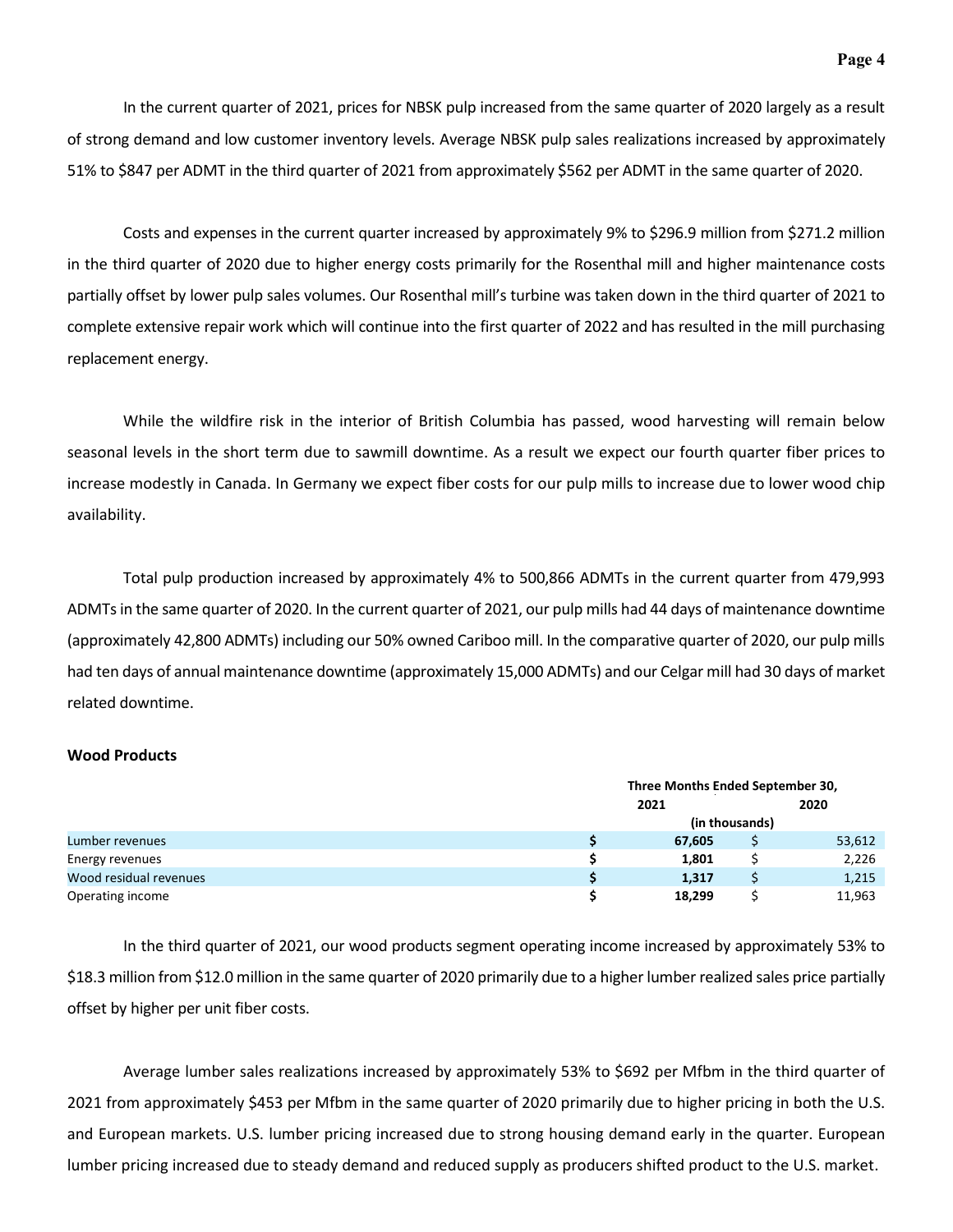In the comparative quarter of 2020, per unit fiber costs were low as a result of a large supply of beetle damaged wood. As producers have been working through such wood, more green wood is being harvested. As a result of utilizing more green wood and continuing strong sawlog demand, current quarter per unit fiber costs increased by approximately 74% from the same quarter of 2020. We currently expect modestly increasing per unit fiber costs in the fourth quarter of 2021.

#### **Consolidated – Nine Months Ended September 30, 2021 Compared to Nine Months Ended September 30, 2020**

Total revenues for the nine months ended September 30, 2021 increased by approximately 25% to \$1,284.3 million from \$1,024.9 million in the nine months ended September 30, 2020 primarily due to higher pulp and lumber sales realizations partially offset by lower pulp, energy and lumber sales volumes.

Costs and expenses in the nine months ended September 30, 2021 increased by approximately 9% to \$1,067.7 million from \$976.8 million in the nine months ended September 30, 2020 primarily due to higher maintenance and energy costs and the negative impact of a weaker dollar on our Canadian dollar and euro denominated costs and expenses partially offset by lower sales volumes and per unit fiber costs.

For the nine months ended September 30, 2021, our net income was \$96.5 million, or \$1.46 per share compared to a net loss of \$4.3 million, or \$0.06 per share, in the same period of 2020.

In the nine months ended September 30, 2021, Operating EBITDA increased to \$313.9 million from \$143.1 million in the same period of 2020 primarily due to higher pulp and lumber sales realizations and lower per unit fiber costs partially offset by higher maintenance and energy costs, the negative impact of a weaker dollar and lower sales volumes.

#### **Liquidity**

As of September 30, 2021, we had cash and cash equivalents of approximately \$338.7 million and approximately \$308.2 million available under our revolving credit facilities providing us with aggregate liquidity of about \$646.9 million.

#### **Quarterly Dividend**

A quarterly dividend of \$0.065 per share will be paid on December 30, 2021 to all shareholders of record on December 22, 2021. Future dividends will be subject to Board approval and may be adjusted as business and industry conditions warrant.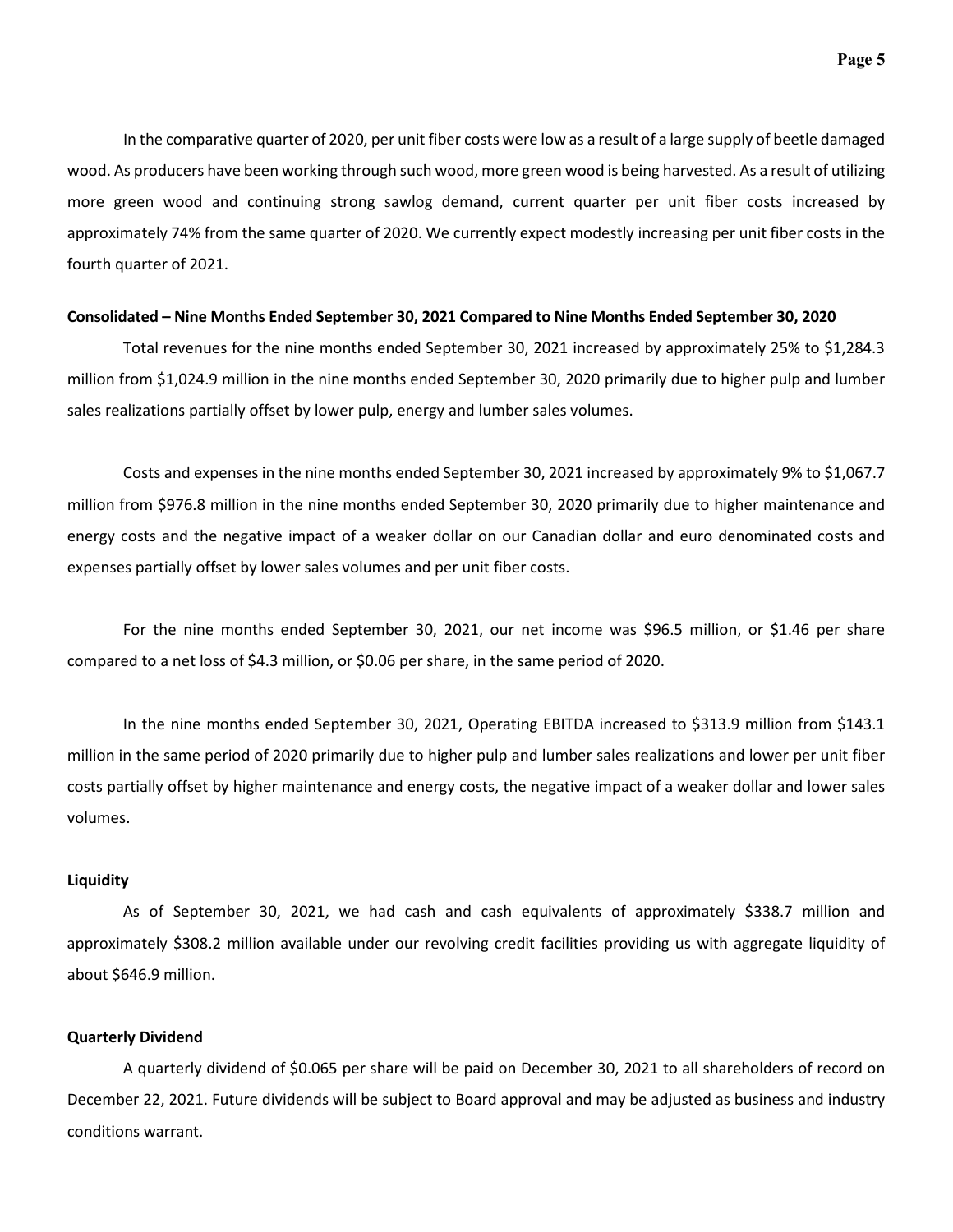#### **Earnings Release Call**

In conjunction with this release, Mercer International Inc. will host a conference call, which will be simultaneously broadcast live over the Internet. Management will host the call, which is scheduled for October 29, 2021 at 10:00 AM (Eastern Daylight Time). Listeners can access the conference call live and archived for 30 days over the Internet at <https://edge.media-server.com/mmc/p/mrh58997> or through a link on the company's home page at [https://www.mercerint.com.](https://www.mercerint.com/) Please allow 15 minutes prior to the call to visit the site and download and install any necessary audio software.

Mercer International Inc. is a global forest products company with operations in Germany, USA and Canada with consolidated annual production capacity of 2.2 million tonnes of pulp, 550 million board feet of lumber and 140 thousand cubic meters of CLT. To obtain further information on the company, please visit its web site at [https://www.mercerint.com.](https://www.mercerint.com/)

*The preceding includes forward looking statements which involve known and unknown risks and uncertainties*  which may cause our actual results in future periods to differ materially from forecasted results. Words such as *"expects", "anticipates", "are optimistic that", "projects", "intends", "designed", "will", "believes", "estimates", "may", "could" and variations of such words and similar expressions are intended to identify such forward-looking statements. Among those factors which could cause actual results to differ materially are the following: the highly cyclical nature of our business,raw material costs, our level of indebtedness, competition, foreign exchange and interest rate fluctuations, our use of derivatives, expenditures for capital projects, environmental regulation and compliance, disruptions to our production, market conditions and other risk factors listed from time to time in our SEC reports.* 

APPROVED BY:

Jimmy S.H. Lee Executive Chairman (604) 684-1099

David M. Gandossi, FCPA, FCA Chief Executive Officer (604) 684-1099

-FINANCIAL TABLES FOLLOW-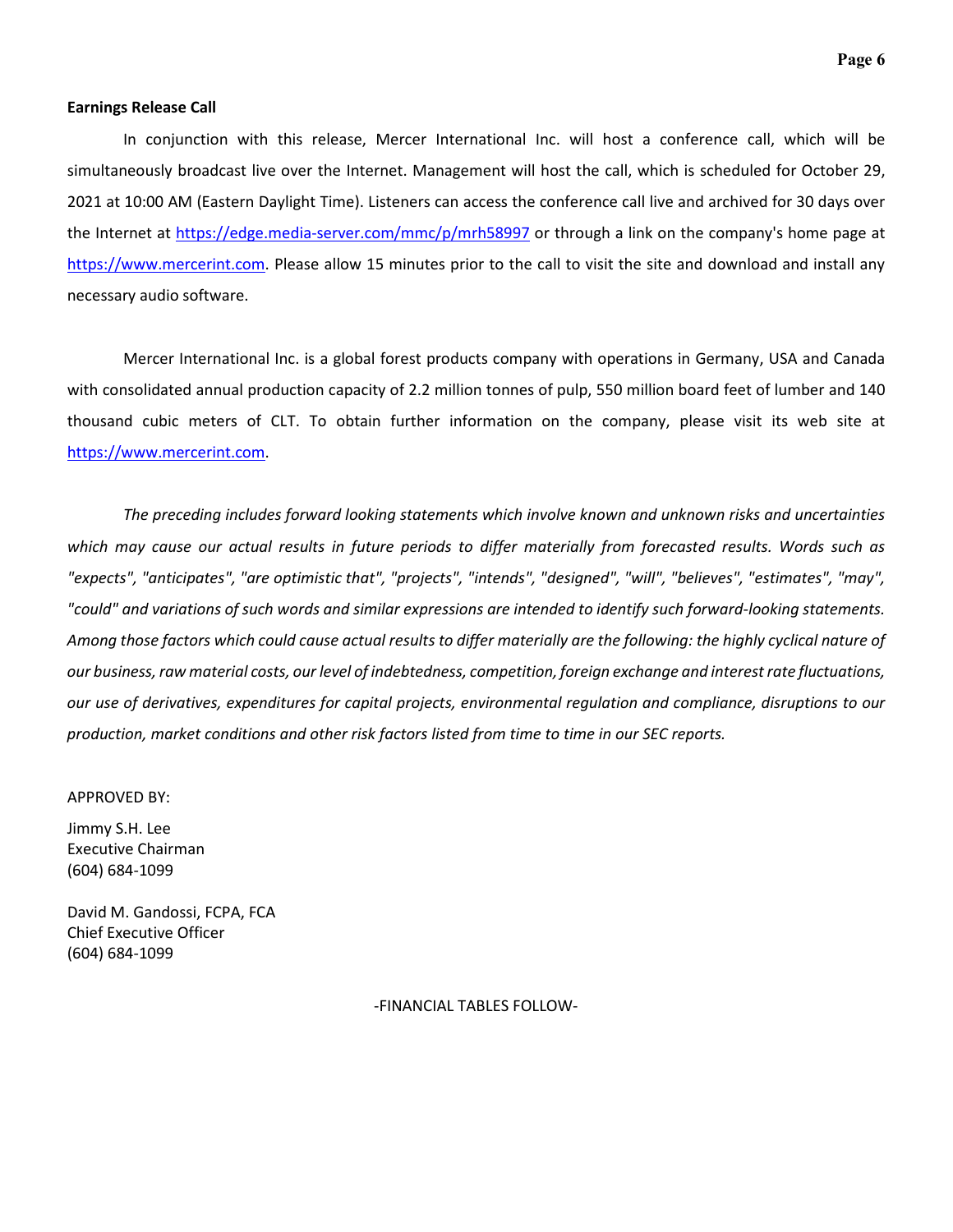# **Summary Financial Highlights**

\_\_\_\_\_\_\_\_\_\_\_\_\_\_

|                                                   |      | Q <sub>3</sub>                           |     | Q <sub>2</sub> |    | Q <sub>3</sub> |     | <b>YTD</b>                   |    | <b>YTD</b> |
|---------------------------------------------------|------|------------------------------------------|-----|----------------|----|----------------|-----|------------------------------|----|------------|
|                                                   | 2021 |                                          |     | 2021           |    | 2020           |     | 2021                         |    | 2020       |
|                                                   |      | (in thousands, except per share amounts) |     |                |    |                |     |                              |    |            |
| Pulp segment revenues                             | \$   | 396,743                                  | Ś   | 310,249        | Ś. | 274,916        |     | \$1,046,748                  | \$ | 876,567    |
| Wood products segment revenues                    |      | 70,723                                   |     | 90,439         |    | 57,053         |     | 232,149                      |    | 144,558    |
| Corporate and other revenues                      |      | 2,280                                    |     | 1,144          |    | 1,182          |     | 5,401                        |    | 3,820      |
| Total revenues                                    | \$   | 469,746                                  | \$  | 401,832        | \$ | 333,151        | \$. | 1,284,298                    | \$ | 1,024,945  |
|                                                   |      |                                          |     |                |    |                |     |                              |    |            |
| Pulp segment operating income                     | \$   | 99,918                                   | Ś.  | 13,338         | \$ | 3,753          | \$  | 138,552                      | \$ | 33,302     |
| Wood products segment operating income            |      | 18,299                                   |     | 42,314         |    | 11,963         |     | 88,590                       |    | 21,845     |
| Corporate and other operating loss                |      | (4, 462)                                 |     | (3,816)        |    | (1,980)        |     | (10,522)                     |    | (7,034)    |
| Total operating income                            | \$   | 113,755                                  | \$  | 51,836         | \$ | 13,736         | \$  | 216,620                      | \$ | 48,113     |
|                                                   |      |                                          |     |                |    |                |     |                              |    |            |
| Pulp segment depreciation and amortization        | \$   | 29,982                                   | Ś.  | 27,967         | \$ | 28,251         | \$  | 84,995                       | Ś. | 85,841     |
| Wood products segment depreciation and            |      |                                          |     |                |    |                |     |                              |    |            |
| amortization                                      |      | 3,675                                    |     | 3,748          |    | 3,446          |     | 11,146                       |    | 8,627      |
| Corporate and other depreciation and amortization |      | 658                                      |     | 240            |    | 187            |     | 1,096                        |    | 563        |
| Total depreciation and amortization               | \$   | 34,315                                   | \$. | 31,955         | \$ | 31,884         | \$  | 97,237                       | Ś  | 95,031     |
|                                                   |      |                                          |     |                |    |                |     |                              |    |            |
| <b>Operating EBITDA</b>                           | \$   | 148,070                                  | \$  | 83,791         | \$ | 45,620         | \$  | 313,857                      | \$ | 143,144    |
| Loss on early extinguishment of debt              | \$   |                                          | \$  |                | \$ |                | \$  | $(30,368)$ <sup>(1)</sup> \$ |    |            |
| Income tax recovery (provision)                   | \$   | (32, 490)                                | \$  | (10,685)       | \$ | 1,775          | \$  | (45, 873)                    | \$ | (4, 451)   |
| Net income (loss)                                 | \$   | 69,118                                   | \$  | 21,415         | \$ | 7,545          | \$  | 96,466                       | \$ | (4,258)    |
| Net income (loss) per common share                |      |                                          |     |                |    |                |     |                              |    |            |
| <b>Basic</b>                                      | \$   | 1.05                                     | \$  | 0.32           | \$ | 0.11           | \$  | 1.46                         | \$ | (0.06)     |
| Diluted                                           | \$   | 1.04                                     | \$  | 0.32           | \$ | 0.11           | \$  | 1.46                         | \$ | (0.06)     |
| Common shares outstanding at period end           |      | 66,037                                   |     | 66,037         |    | 65,868         |     | 66,037                       |    | 65,868     |

(1) Redemption of 6.50% senior notes due 2024 and 7.375% senior notes due 2025.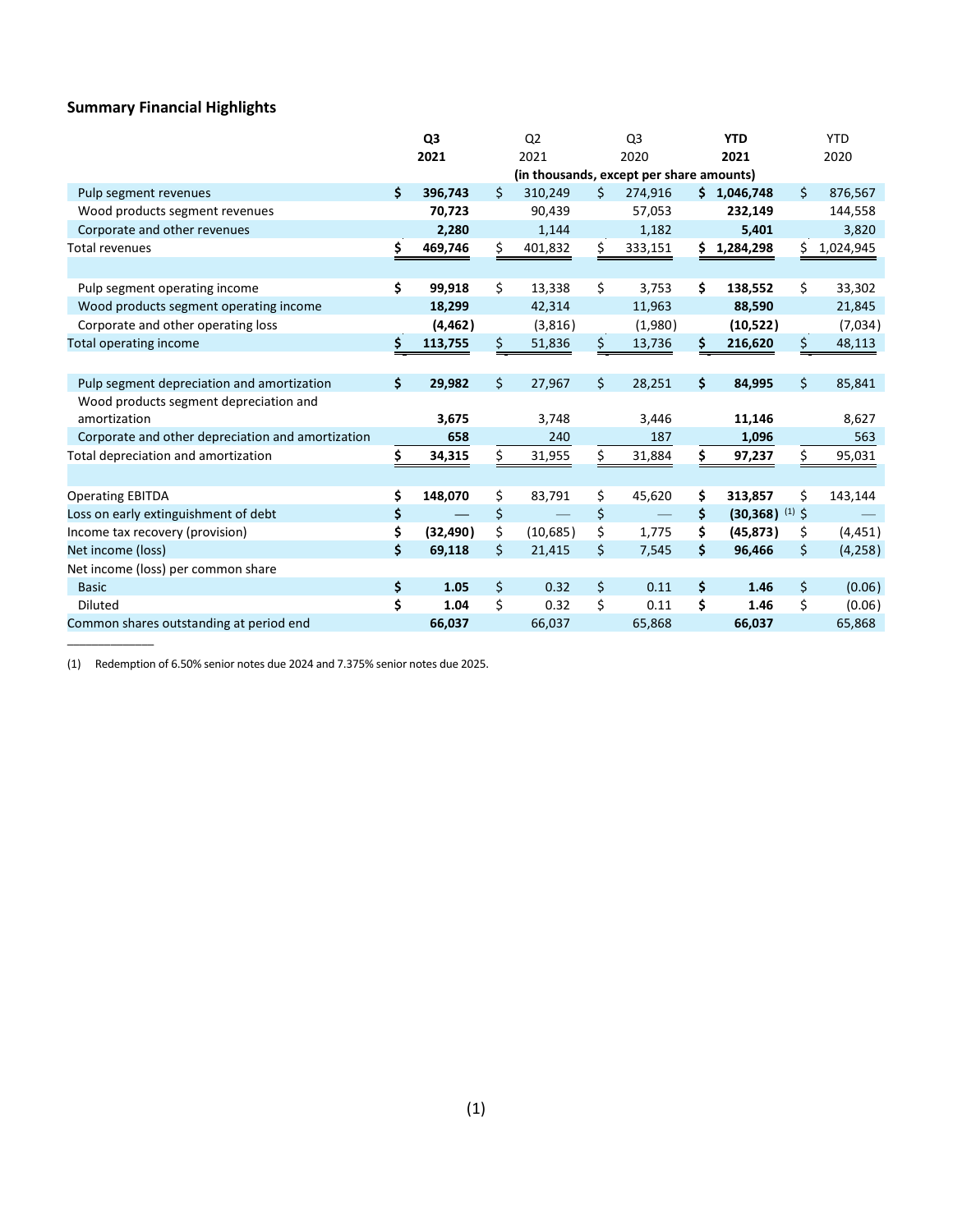### **Summary Operating Highlights**

\_\_\_\_\_\_\_\_\_\_\_\_\_\_

|                                                           | Q <sub>3</sub> | Q <sub>2</sub> | Q <sub>3</sub> | <b>YTD</b> | <b>YTD</b> |
|-----------------------------------------------------------|----------------|----------------|----------------|------------|------------|
|                                                           | 2021           | 2021           | 2020           | 2021       | 2020       |
| <b>Pulp Segment</b>                                       |                |                |                |            |            |
| Pulp production ('000 ADMTs)                              |                |                |                |            |            |
| <b>NBSK</b>                                               | 443.0          | 355.1          | 400.2          | 1,195.0    | 1,279.1    |
| <b>NBHK</b>                                               | 57.8           | 4.5            | 79.8           | 143.9      | 247.6      |
| Annual maintenance downtime ('000 ADMTs)                  | 42.8           | 173.1          | 15.0           | 253.7      | 28.6       |
| Annual maintenance downtime (days)                        | 44             | 117            | 10             | 188        | 27         |
| Pulp sales ('000 ADMTs)                                   |                |                |                |            |            |
| <b>NBSK</b>                                               | 402.2          | 330.4          | 369.9          | 1,151.3    | 1,230.8    |
| <b>NBHK</b>                                               | 45.7           | 30.3           | 100.1          | 145.1      | 235.4      |
| Average NBSK pulp prices (\$/ADMT) <sup>(1)</sup>         |                |                |                |            |            |
| Europe                                                    | 1,345          | 1,288          | 840            | 1,223      | 841        |
| China                                                     | 832            | 962            | 572            | 892        | 572        |
| <b>North America</b>                                      | 1,542          | 1,598          | 1,133          | 1,481      | 1,139      |
| Average NBHK pulp prices (\$/ADMT) <sup>(1)</sup>         |                |                |                |            |            |
| China                                                     | 623            | 767            | 443            | 694        | 456        |
| North America                                             | 1,320          | 1,297          | 868            | 1,212      | 885        |
| Average pulp sales realizations (\$/ADMT) <sup>(2)</sup>  |                |                |                |            |            |
| <b>NBSK</b>                                               | 847            | 830            | 562            | 777        | 565        |
| <b>NBHK</b>                                               | 684            | 672            | 424            | 604        | 451        |
| Energy production ('000 MWh) <sup>(3)</sup>               | 464.5          | 362.0          | 529.2          | 1,345.6    | 1,670.5    |
| Energy sales ('000 MWh) <sup>(3)</sup>                    | 185.8          | 130.9          | 215.5          | 517.8      | 669.3      |
| Average energy sales realizations (\$/MWh) <sup>(3)</sup> | 114            | 90             | 96             | 101        | 92         |
|                                                           |                |                |                |            |            |
| <b>Wood Products Segment</b>                              |                |                |                |            |            |
| Lumber production (MMfbm)                                 | 102.1          | 116.7          | 96.8           | 336.6      | 326.6      |
| Lumber sales (MMfbm)                                      | 97.7           | 109.3          | 118.5          | 315.3      | 345.2      |
| Average lumber sales realizations (\$/Mfbm)               | 692            | 789            | 453            | 702        | 383        |
| Energy production and sales ('000 MWh)                    | 14.1           | 21.0           | 17.8           | 51.4       | 63.3       |
| Average energy sales realizations (\$/MWh)                | 128            | 128            | 125            | 128        | 118        |
|                                                           |                |                |                |            |            |
| <b>Average Spot Currency Exchange Rates</b>               |                |                |                |            |            |
| $\zeta / \varepsilon^{(4)}$                               | 1.1784         | 1.2050         | 1.1698         | 1.1958     | 1.1248     |
| $$ / C$^{(4)}$                                            | 0.7937         | 0.8142         | 0.7508         | 0.7996     | 0.7388     |

(1) Source: RISI pricing report. Europe and North America are list prices. China are net prices which include discounts, allowances and rebates.

(2) Sales realizations after customer discounts, rebates and other selling concessions. Incorporates the effect of pulp price variations occurring between the order and shipment dates.

(3) Does not include our 50% joint venture interest in the Cariboo mill, which is accounted for using the equity method.

(4) Average Federal Reserve Bank of New York Noon Buying Rates over the reporting period.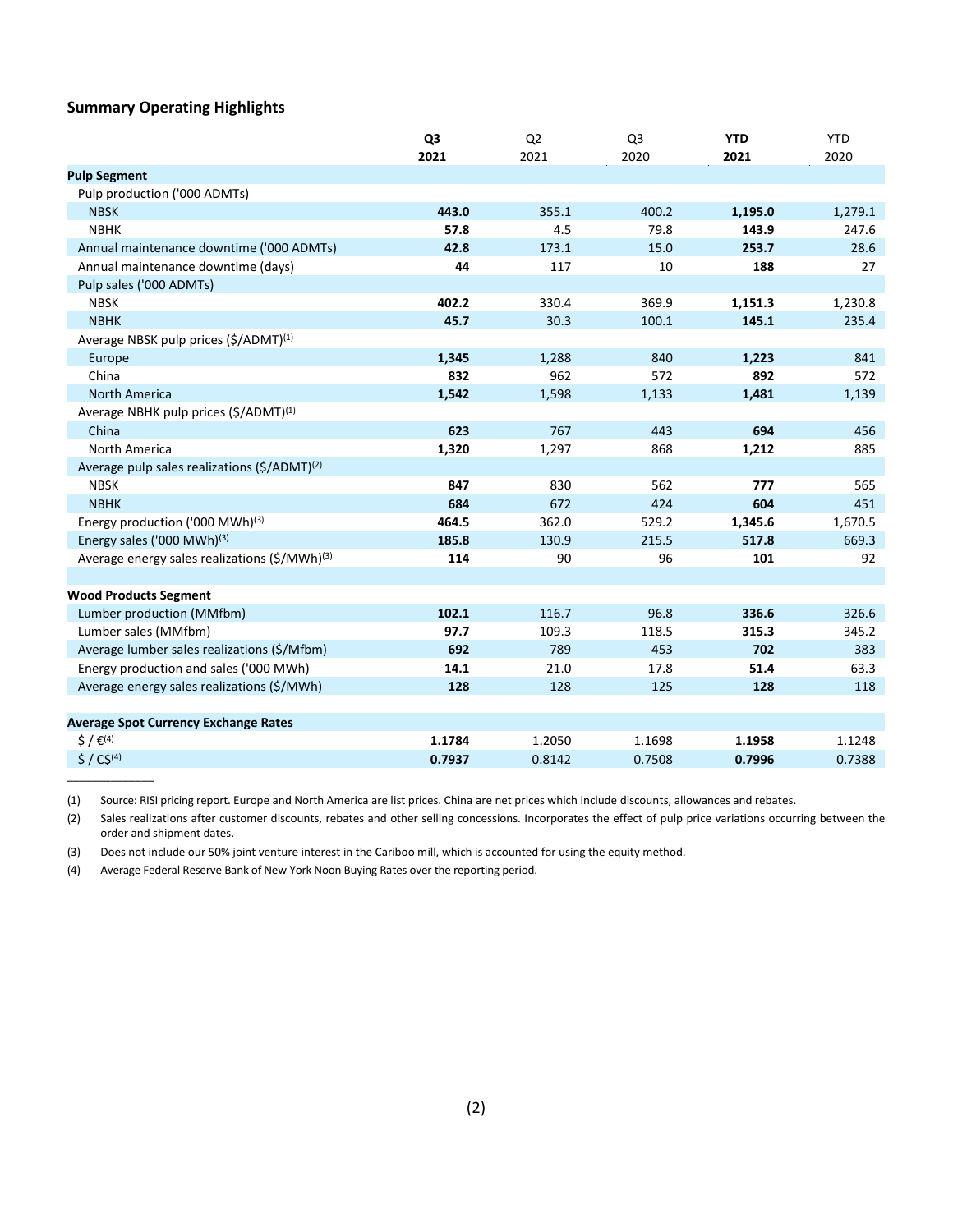# **MERCER INTERNATIONAL INC. INTERIM CONSOLIDATED STATEMENTS OF OPERATIONS**

**(Unaudited)**

**(In thousands, except per share data)**

|                                                        |     | <b>Three Months Ended</b><br>September 30, |     |           |    | <b>Nine Months Ended</b><br>September 30, |    |           |
|--------------------------------------------------------|-----|--------------------------------------------|-----|-----------|----|-------------------------------------------|----|-----------|
|                                                        |     | 2021                                       |     | 2020      |    | 2021                                      |    | 2020      |
| Revenues                                               | \$. | 469,746                                    | \$. | 333,151   | \$ | 1,284,298                                 | \$ | 1,024,945 |
| Costs and expenses                                     |     |                                            |     |           |    |                                           |    |           |
| Cost of sales, excluding depreciation and amortization |     | 302,221                                    |     | 272,165   |    | 910,244                                   |    | 832,554   |
| Cost of sales depreciation and amortization            |     | 34,294                                     |     | 31,862    |    | 97,175                                    |    | 94,952    |
| Selling, general and administrative expenses           |     | 19,476                                     |     | 15,388    |    | 60,259                                    |    | 49,326    |
| Operating income                                       |     | 113,755                                    |     | 13,736    |    | 216,620                                   |    | 48,113    |
| Other income (expenses)                                |     |                                            |     |           |    |                                           |    |           |
| Interest expense                                       |     | (16,882)                                   |     | (19, 864) |    | (53,031)                                  |    | (60,056)  |
| Loss on early extinguishment of debt                   |     |                                            |     |           |    | (30, 368)                                 |    |           |
| Other income                                           |     | 4,735                                      |     | 11,898    |    | 9,118                                     |    | 12,136    |
| Total other expenses, net                              |     | (12, 147)                                  |     | (7,966)   |    | (74, 281)                                 |    | (47, 920) |
| Income before income taxes                             |     | 101,608                                    |     | 5,770     |    | 142,339                                   |    | 193       |
| Income tax recovery (provision)                        |     | (32, 490)                                  |     | 1,775     |    | (45, 873)                                 |    | (4,451)   |
| Net income (loss)                                      |     | 69,118                                     | S.  | 7,545     | S. | 96,466                                    | S  | (4,258)   |
| Net income (loss) per common share                     |     |                                            |     |           |    |                                           |    |           |
| Basic                                                  | \$  | 1.05                                       | \$  | 0.11      | \$ | 1.46                                      | \$ | (0.06)    |
| <b>Diluted</b>                                         | \$  | 1.04                                       | Ś   | 0.11      | \$ | 1.46                                      | \$ | (0.06)    |
| Dividends declared per common share                    | \$  | 0.0650                                     | \$  | 0.0650    | \$ | 0.1950                                    | \$ | 0.2675    |

(3)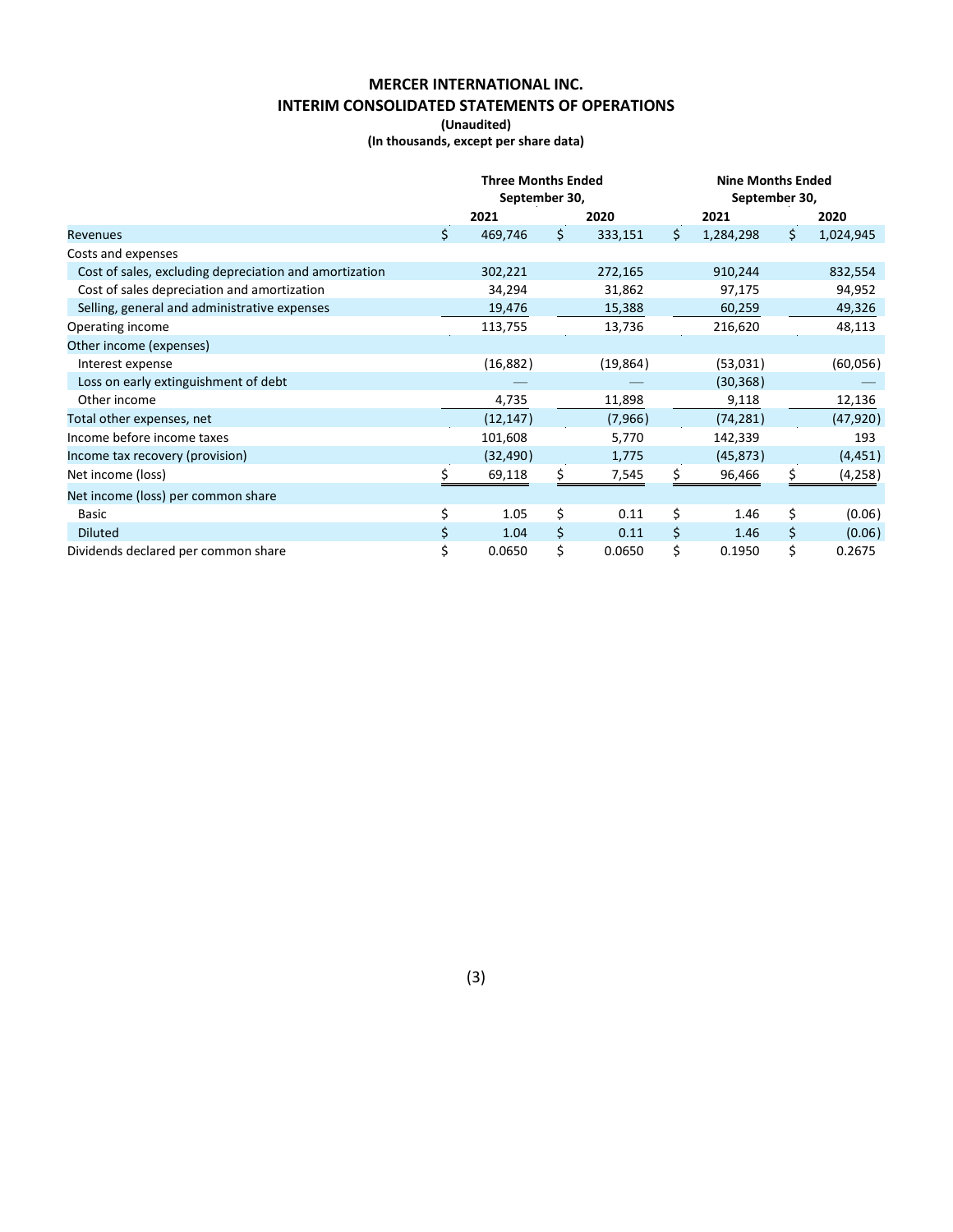# **MERCER INTERNATIONAL INC. INTERIM CONSOLIDATED BALANCE SHEETS**

#### **(Unaudited)**

**(In thousands, except share and per share data)**

|                                                                                        | September 30,<br>2021 | December 31,<br>2020 |           |  |
|----------------------------------------------------------------------------------------|-----------------------|----------------------|-----------|--|
| <b>ASSETS</b>                                                                          |                       |                      |           |  |
| <b>Current assets</b>                                                                  |                       |                      |           |  |
| Cash and cash equivalents                                                              | \$<br>338,730         | \$                   | 361,098   |  |
| Accounts receivable, net                                                               | 253,731               |                      | 227,055   |  |
| <b>Inventories</b>                                                                     | 345,107               |                      | 271,696   |  |
| Prepaid expenses and other                                                             | 14,708                |                      | 15,003    |  |
| Total current assets                                                                   | 952,276               |                      | 874,852   |  |
| Property, plant and equipment, net                                                     | 1,141,303             |                      | 1,109,740 |  |
| Investment in joint ventures                                                           | 43,341                |                      | 46,429    |  |
| Amortizable intangible assets, net                                                     | 48,955                |                      | 51,571    |  |
| Operating lease right-of-use assets                                                    | 10,474                |                      | 13,251    |  |
| Other long-term assets                                                                 | 34,243                |                      | 31,928    |  |
| Deferred income tax                                                                    | 1,161                 |                      | 1,355     |  |
| Total assets                                                                           | \$<br>2,231,753       | \$                   | 2,129,126 |  |
| LIABILITIES AND SHAREHOLDERS' EQUITY                                                   |                       |                      |           |  |
| <b>Current liabilities</b>                                                             |                       |                      |           |  |
| Accounts payable and other                                                             | \$<br>255,571         | \$                   | 210,994   |  |
| Pension and other post-retirement benefit obligations                                  | 920                   |                      | 802       |  |
| <b>Total current liabilities</b>                                                       | 256,491               |                      | 211,796   |  |
| Debt                                                                                   | 1,162,377             |                      | 1,145,294 |  |
| Pension and other post-retirement benefit obligations                                  | 29,938                |                      | 31,810    |  |
| Finance lease liabilities                                                              | 55,201                |                      | 41,329    |  |
| <b>Operating lease liabilities</b>                                                     | 7,257                 |                      | 9,933     |  |
| Other long-term liabilities                                                            | 11,192                |                      | 10,909    |  |
| Deferred income tax                                                                    | 81,461                |                      | 77,028    |  |
| <b>Total liabilities</b>                                                               | 1,603,917             |                      | 1,528,099 |  |
| Shareholders' equity                                                                   |                       |                      |           |  |
| Common shares \$1 par value; 200,000,000 authorized; 66,037,000 issued and outstanding |                       |                      |           |  |
| $(2020 - 65,868,000)$                                                                  | 65,988                |                      | 65,800    |  |
| Additional paid-in capital                                                             | 348,098               |                      | 345,696   |  |
| Retained earnings                                                                      | 300,698               |                      | 217,106   |  |
| Accumulated other comprehensive loss                                                   | (86, 948)             |                      | (27, 575) |  |
| Total shareholders' equity                                                             | 627,836               |                      | 601,027   |  |
| Total liabilities and shareholders' equity                                             | \$<br>2,231,753       | \$                   | 2,129,126 |  |

(4)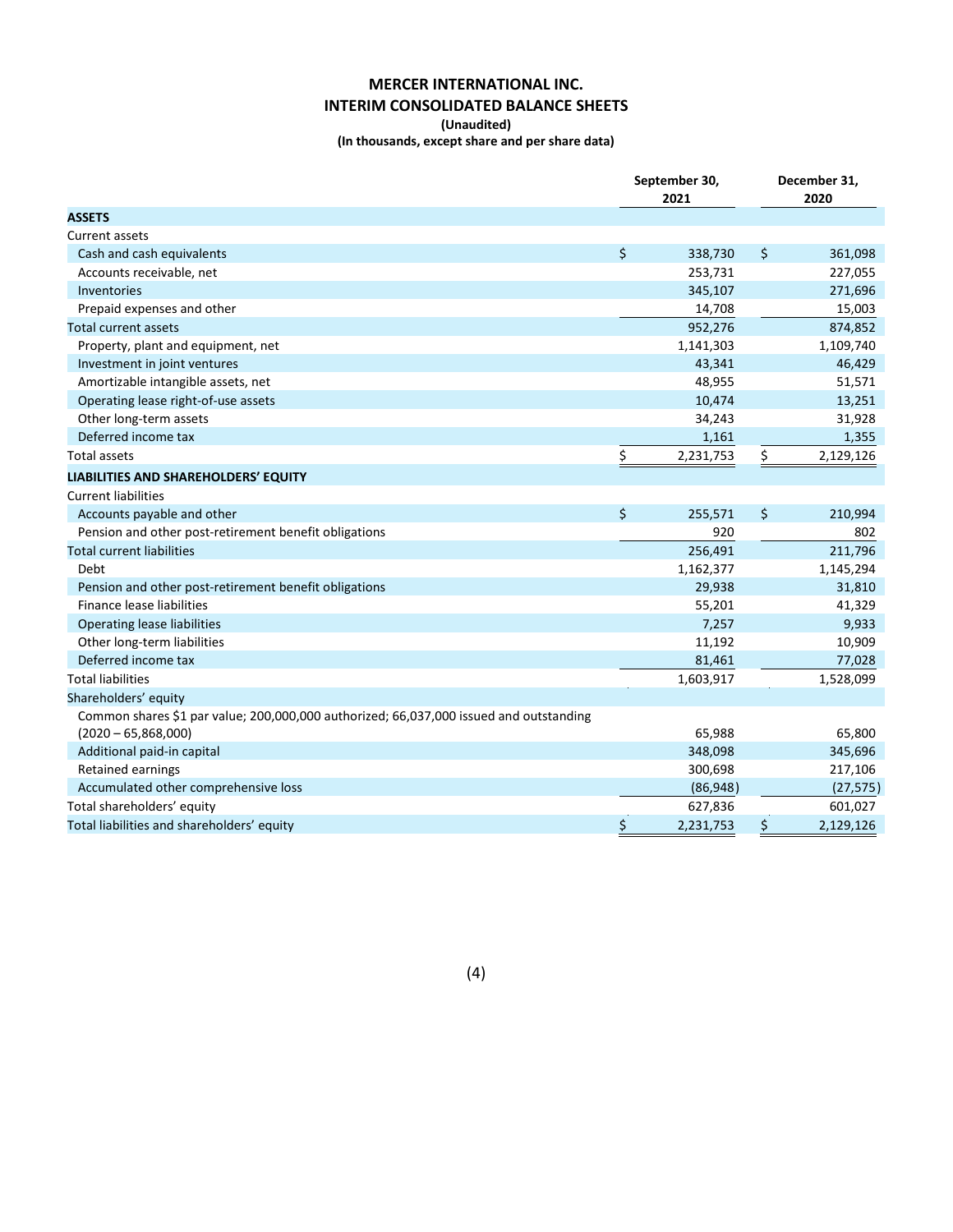# **MERCER INTERNATIONAL INC. INTERIM CONSOLIDATED STATEMENTS OF CASH FLOWS**

#### **(Unaudited) (In thousands)**

|                                                                 | <b>Three Months Ended</b><br>September 30, |     |           | <b>Nine Months Ended</b><br>September 30, |            |    |           |  |
|-----------------------------------------------------------------|--------------------------------------------|-----|-----------|-------------------------------------------|------------|----|-----------|--|
|                                                                 | 2021                                       |     | 2020      |                                           | 2021       |    | 2020      |  |
| Cash flows from (used in) operating activities                  |                                            |     |           |                                           |            |    |           |  |
| Net income (loss)                                               | \$<br>69,118                               | \$  | 7,545     | \$                                        | 96,466     | \$ | (4, 258)  |  |
| Adjustments to reconcile net income (loss) to cash flows from   |                                            |     |           |                                           |            |    |           |  |
| operating activities                                            |                                            |     |           |                                           |            |    |           |  |
| Depreciation and amortization                                   | 34,315                                     |     | 31,884    |                                           | 97,237     |    | 95,031    |  |
| Deferred income tax provision (recovery)                        | 5,005                                      |     | (4, 255)  |                                           | 7,485      |    | (10, 330) |  |
| Inventory impairment                                            |                                            |     | 8,000     |                                           |            |    | 25,998    |  |
| Loss on early extinguishment of debt                            |                                            |     |           |                                           | 30,368     |    |           |  |
| Defined benefit pension plans and other post-retirement benefit |                                            |     |           |                                           |            |    |           |  |
| plan expense                                                    | 879                                        |     | 769       |                                           | 2,654      |    | 2,270     |  |
| Stock compensation expense                                      | 1,005                                      |     | 895       |                                           | 2,590      |    | 815       |  |
| Gain on sale of investments                                     |                                            |     | (15, 443) |                                           |            |    | (15, 443) |  |
| Foreign exchange transaction losses (gains)                     | (5, 721)                                   |     | 3,384     |                                           | (12, 361)  |    | 4,120     |  |
| Other                                                           | (844)                                      |     | (1,801)   |                                           | (1, 104)   |    | (2,993)   |  |
| Defined benefit pension plans and other post-retirement benefit |                                            |     |           |                                           |            |    |           |  |
| plan contributions                                              | (1,065)                                    |     | (783)     |                                           | (3, 190)   |    | (2, 495)  |  |
| Changes in working capital                                      |                                            |     |           |                                           |            |    |           |  |
| Accounts receivable                                             | (31, 441)                                  |     | 17,226    |                                           | (27,500)   |    | 11,238    |  |
| Inventories                                                     | (39, 512)                                  |     | (8,031)   |                                           | (82, 275)  |    | (20, 443) |  |
| Accounts payable and accrued expenses                           | 12,180                                     |     | (4, 219)  |                                           | 46,783     |    | (54,000)  |  |
| Other                                                           | (3, 775)                                   |     | (6,683)   |                                           | (5, 569)   |    | (6, 759)  |  |
| Net cash from (used in) operating activities                    | 40,144                                     |     | 28,488    |                                           | 151,584    |    | 22,751    |  |
| Cash flows from (used in) investing activities                  |                                            |     |           |                                           |            |    |           |  |
| Purchase of property, plant and equipment                       | (38, 306)                                  |     | (14, 639) |                                           | (125, 692) |    | (59, 201) |  |
| Acquisition of Mercer Mass Timber                               | (51, 258)                                  |     |           |                                           | (51, 258)  |    |           |  |
| Insurance proceeds                                              | 1,530                                      |     |           |                                           | 21,578     |    |           |  |
| Purchase of amortizable intangible assets                       | (460)                                      |     | (30)      |                                           | (1,669)    |    | (557)     |  |
| Purchase of investments                                         |                                            |     |           |                                           |            |    | (9,370)   |  |
| Proceeds from sale of investments                               |                                            |     | 21,540    |                                           |            |    | 21,540    |  |
| Other                                                           | 2,873                                      |     | 396       |                                           | 2,764      |    | 1,243     |  |
| Net cash from (used in) investing activities                    | (85, 621)                                  |     | 7,267     |                                           | (154, 277) |    | (46, 345) |  |
| Cash flows from (used in) financing activities                  |                                            |     |           |                                           |            |    |           |  |
| Redemption of senior notes                                      |                                            |     |           |                                           | (824, 557) |    |           |  |
| Proceeds from issuance of senior notes                          |                                            |     |           |                                           | 875,000    |    |           |  |
| Proceeds from (repayment of) revolving credit facilities, net   | 3,967                                      |     | 8,750     |                                           | (53, 145)  |    | 34,359    |  |
| Dividend payments                                               | (4, 293)                                   |     | (4, 282)  |                                           | (8,582)    |    | (13, 329) |  |
| Payment of note issuance costs                                  | (69)                                       |     |           |                                           | (14, 483)  |    |           |  |
| Proceeds from government grants                                 | 361                                        |     |           |                                           | 8,893      |    | 299       |  |
| Repurchase of common shares                                     |                                            |     |           |                                           |            |    | (162)     |  |
| Other                                                           | (2, 254)                                   |     | (302)     |                                           | (2, 165)   |    | (2,729)   |  |
| Net cash from (used in) financing activities                    | (2, 288)                                   |     | 4,166     |                                           | (19, 039)  |    | 18,438    |  |
| Effect of exchange rate changes on cash and cash equivalents    | 1,961                                      |     | 2,325     |                                           | (636)      |    | (349)     |  |
| Net increase (decrease) in cash and cash equivalents            | (45, 804)                                  |     | 42,246    |                                           | (22, 368)  |    | (5,505)   |  |
| Cash and cash equivalents, beginning of period                  | 384,534                                    |     | 303,334   |                                           | 361,098    |    | 351,085   |  |
| Cash and cash equivalents, end of period                        | 338,730                                    | \$, | 345,580   |                                           | 338,730    | Ş  | 345,580   |  |